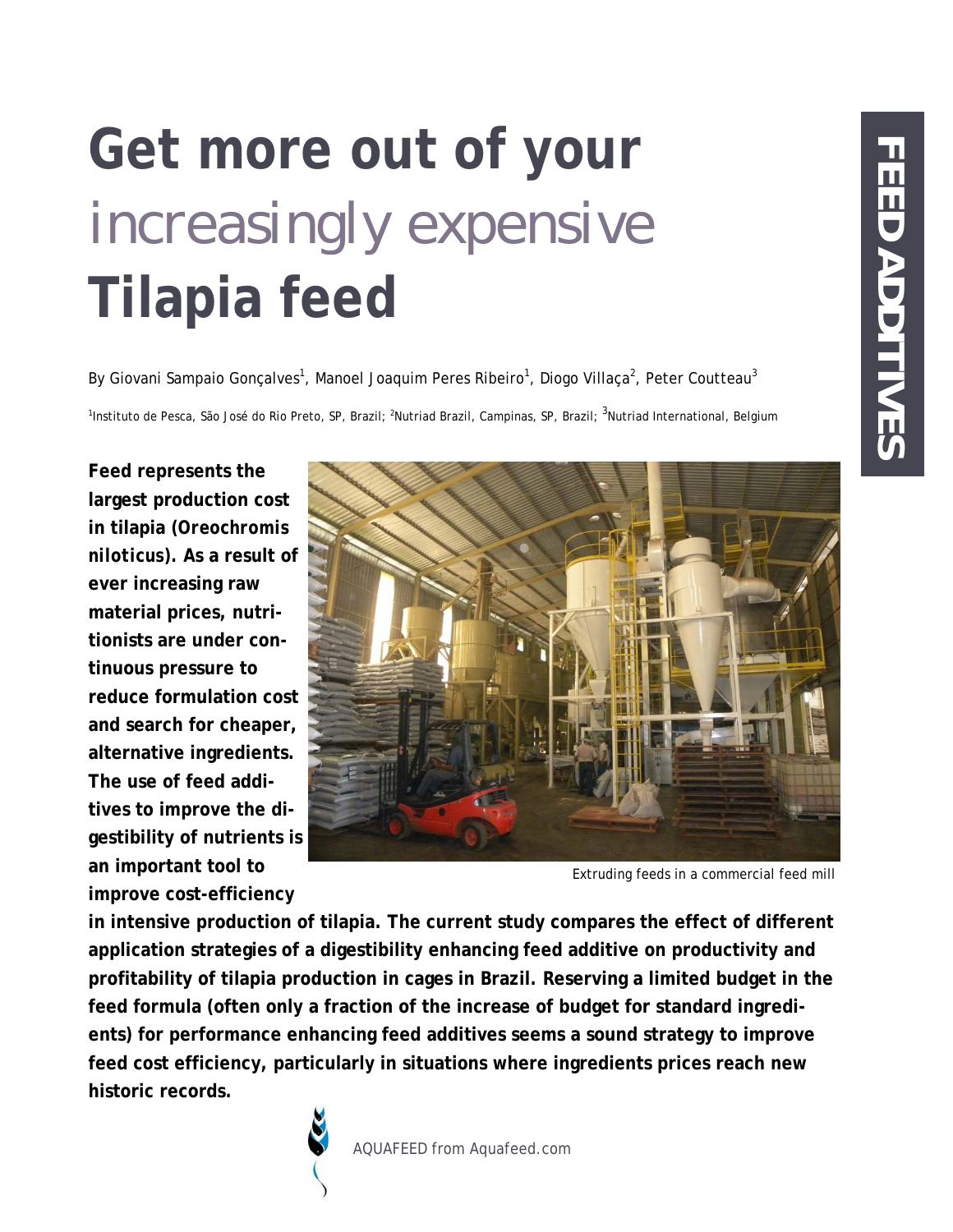Digestibility enhancing additives that are compatible with the digestive physiology of each fish species, have the potential to improve nutrient utilization from cheap ingredients. Furthermore, they can stimulate the conversion of nutrients into meat gain and reduce the fat accumulation in muscle and viscera. Previous work has revealed the potential of synergistic blends of digestive phytobiotics, natural emulsifying agents and co-factors of digestion to improve feed efficiency and growth, and to reduce visceral depositions in Nile tilapia under lab conditions (Ceulemans et al., 2009). The optimal application of novel feed additives requires field evaluations to provide information on optimal dosage at different life stages of the fish, and their effects on farm economics and processing qualities of the fish. The optimal application of a digestibility enhancer for pond production of Pangasius in Vietnam resulted in economic gains both for the farmer (up to 2.4% reduction of feed cost per kg of whole fish produced and 16.4% shortening of the production cycle) as well as for the fish processor (up to 7.5 % improvement in filleting yield) (van Halteren et al, 2009). The present study aimed at the evaluation of different application dosages of a digestibility enhancer as well as the effect of the basal feed quality on the cost efficiency during a production cycle of Nile tilapia farmed in cages in Brazil.

### **THE CAGE TRIAL**

The study evaluated the entire production cycle of tilapia, including the processing of commercial size fish, and was carried out by the Instituto de Pesca in collaboration with a commercial tilapia integration in the Sao Paulo region, Brazil. The trial was performed during two consecutive phases in  $7 \text{ m}^3$ cages: phase 1 (from 28g to approx. 170g) and phase 2 (from 170 g to 750 g, i.e. commercial size). In Phase 1, 880 juveniles of Nile tilapia (GIFT strain, initial weight 28 g) were stocked per cage. 10 replicate cages were fed the control feed, consisting of a commercial feed



Tilapia was grown from 28 g to commercial size in  $7\text{m}^3$  cages

(36% crude protein). The treatment feed consisted of the control feed supplemented with a digestibility enhancing feed additive (Aquagest® OMF, Nutriad; 3 kg per MT of feed). The treatment group consisted of 15 replicate cages.

In Phase 2, the stocking density was 800 fish per cage and 4 different treatments were run with 5 replicate cages per treatment: (1) Control: fed a commercial feed with 32% crude protein; (2) AG3: control feed supplemented with the feed additive at 3 kg/MT throughout the entire cycle; (3): AG 3/1.5: control

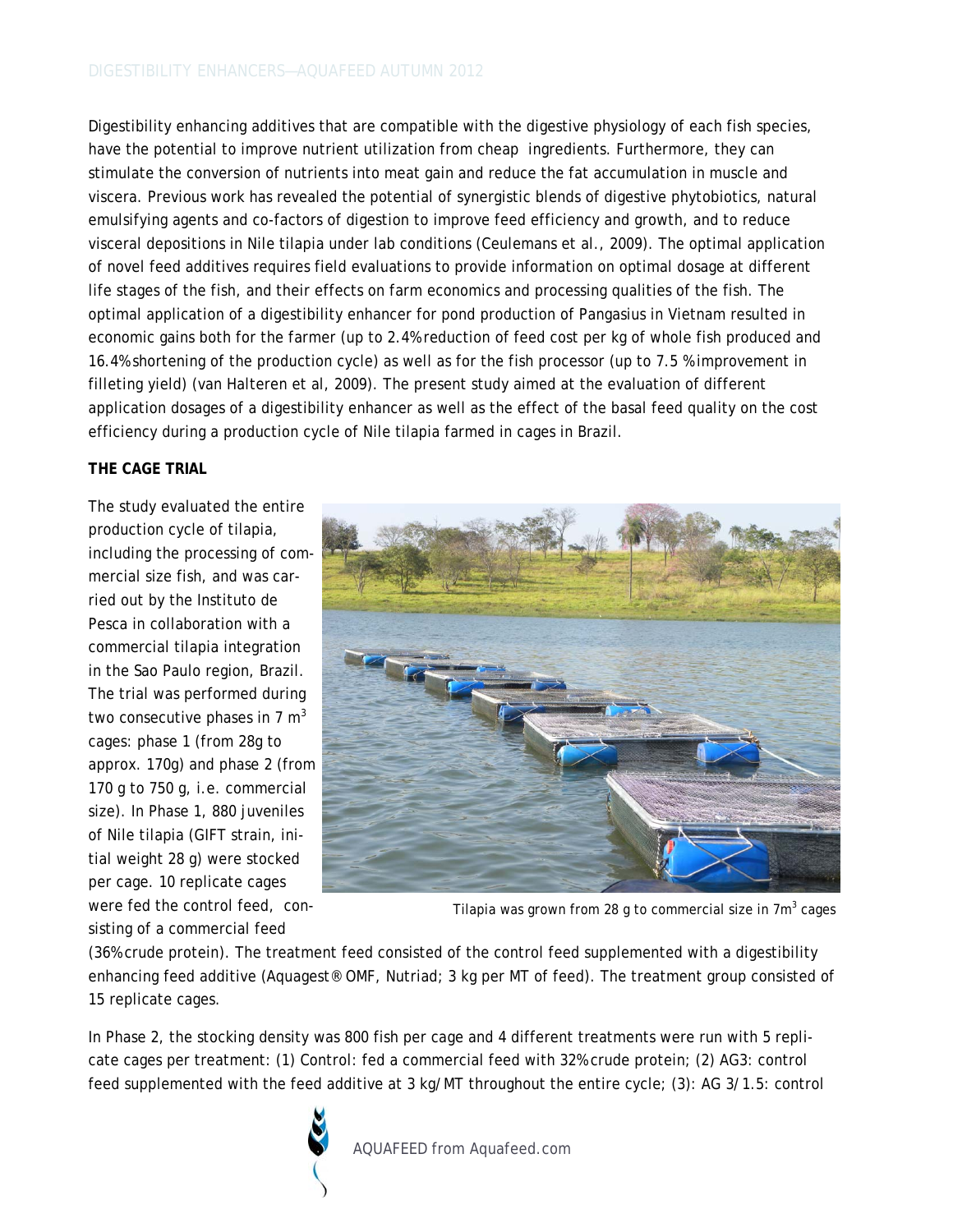feed supplemented with the feed additive at 3 kg/MT until 350g and subsequently at 1,5 kg/MT until the end of the trial; (4) LC-AG2: low cost feed, formulated with protein of lower digestibility and poorer amino acid profile, supplemented with 2 kg/MT of the feed additive (7% reduced formula cost compared to the control feed). During Phase 2, the control group was stocked with fish originating from the control group during phase 1; whereas the other treatments were recruited from fish receiving the additive during phase 1.

Feeds were produced in a commercial extrusion line and the additive was included directly in the mixer with all other ingredients prior to extrusion. Feed distribution was based on feeding tables four (Phase 1) and three times per day (Phase 2). At the end of Phase 1, all fish were weighed, average daily weight gain and feed conversion were determined. At the end of Phase 2, all fish from each experimental cage were weighed and counted. At harvest, 5% of the population per cage were processed for fileting. The evaluated parameters included survival, daily weight gain, feed conversion, filleting yield, viscera weight, liver weight and visceral fat weight.

### **RESULTS**

At the end of Phase 1, fish supplemented with the feed additive showed significant improvements on performance compared to the control group, i.e. 12% better daily weight gain, 5% better survival and 6% better feed conversion (Fig. 1; Table 1).

Table 1: Performance of Nile tilapia (from approx. 170 g to commercial size) fed different diets during phase 1. Averages from 10 and 15 cages for control and treatment group, respectively.

|                     |                | AQUAGEST OMF |            |         |
|---------------------|----------------|--------------|------------|---------|
|                     | <b>CONTROL</b> | 3 kg/MT      | difference | P value |
| Survival (%)        | 92.5           | 97.2         | 5%         | 0.00618 |
| Initail Weight (g)  | 28.0           | 28.0         | 0%         |         |
| Final Weight (g)    | 168.6          | 186.1        | 10%        | 0.00029 |
| Weight gain (g/day) | 1.65           | 1.86         | 12%        | 0.00029 |
| Feed Intake (kg)    | 177.0          | 177.0        | 0%         |         |
| FCR                 | 1.54           | 1.44         | -6%        | 0.00204 |

Fig. 1: Daily weight gain and feed conversion of juvenile Nile tilapia during phase 1 (from 28 to approx. 170 g) fed the control diet with or without the supplementation of a digestibility enhancing additive indicate significant differences (P<0.05) and deviations from control are shown as percentages in red.





AQUAFEED from Aquafeed.com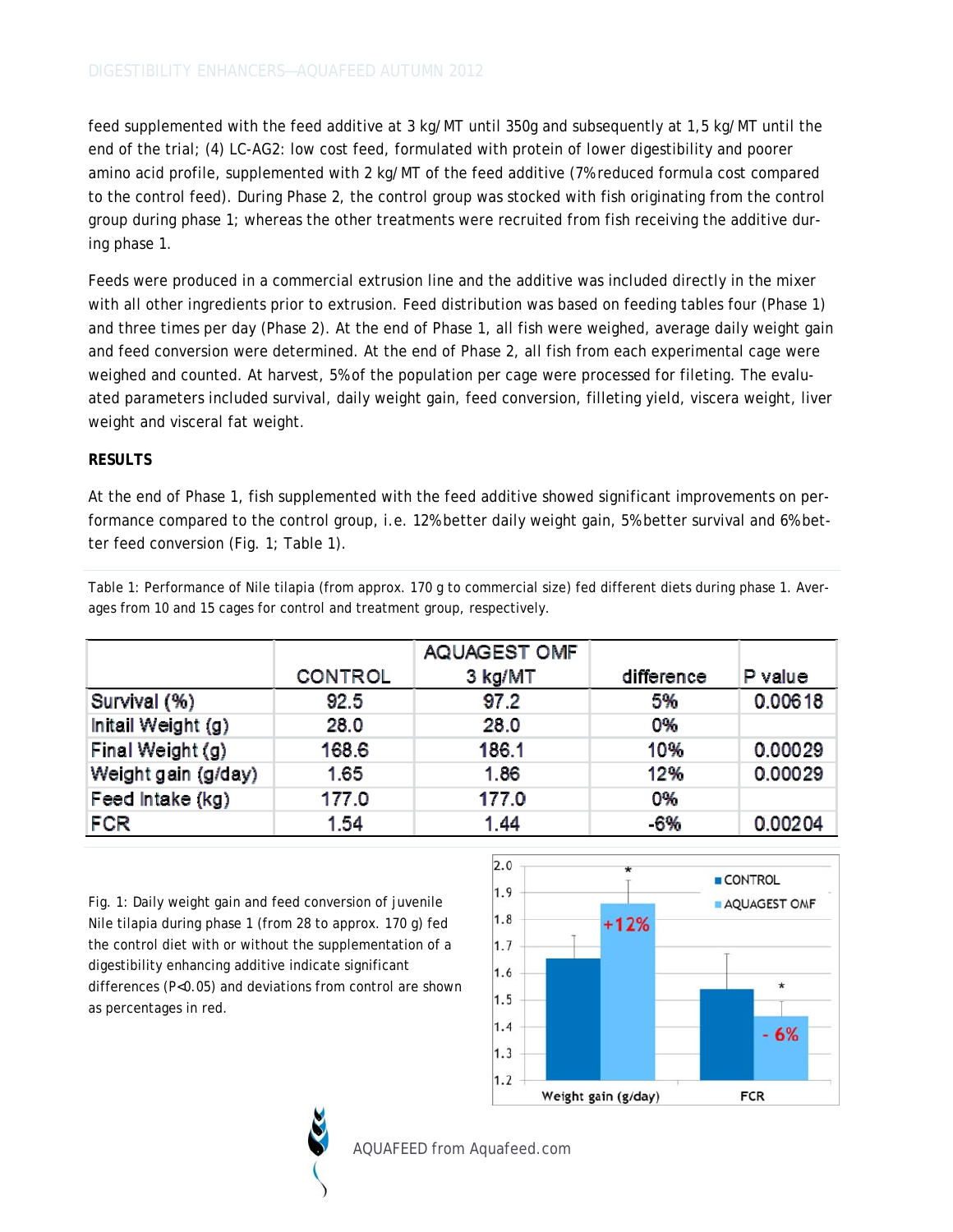During phase 2, the best results were obtained by supplementing the control feed throughout the production cycle with 3 kg/MT of the feed additive (treatment AG3); resulting in a significantly better final weight and reduced amount of feed consumption at the end of the cycle (Table 2; Fig. 2). Relatively compared to the control group, treatment AG3 showed improved survival (+2.8%), daily weight gain (+5%), feed conversion (-6.4%), filleting yield (+1.5%), visceral fat deposition (-9.9%), hepatosomatic index (- 22%), and viscerosomatic index (-10.7%). Reducing the additive inclusion from 3 to 1.5 kg/MT during phase 2, still resulted in interesting benefits on growth, feed conversion and visceral fat but did not affect fileting yield.

Table 2: Fish performance and processing parameters (fileting yield, visceral fat, hepatosomatic index HSI, viscerosomatic index VSI) of Nile tilapia (from approx. 170 g to commercial size) fed different diets during phase 2. Different letters indicate significant differences (P<0.05).

|                              | <b>CONTROL</b> |    | CONTROL +<br>AQUAGEST OMF<br>3kg |    | CONTROL +<br>AQUAGEST OMF<br>31.5 <sub>kg</sub> |    | LCFEED+<br>AQUAGEST OMF<br>2kg |             |
|------------------------------|----------------|----|----------------------------------|----|-------------------------------------------------|----|--------------------------------|-------------|
| Fish performance             |                |    |                                  |    |                                                 |    |                                |             |
| Survival (%)                 | 921            | ab | 94.7                             | a  | 93.0                                            | а  | 85.6                           | b           |
| Initial Weight (g)           | 166.9          |    | 177.4                            |    | 166.7                                           |    | 160.8                          | n.s.        |
| Final Weight (g)             | 714.2          | b  | 751.1                            | а  | 730.1                                           | ab | 739.2                          | ab          |
| Growth (g/day)               | 4,93           |    | 5.17                             |    | 5.08                                            |    | 5.21                           | n.s.        |
| Feed Intake (kg/cage)        | 6764           | b  | 644.5                            | а  | 855.25                                          | ab | 862                            | ab          |
| Flas (% ABW/d)               | 3.09           | ab | 291                              | a  | 293                                             | a  | 3.18                           | b           |
| FCR                          | 1.72           | ab | 1.61                             | а  | 1.63                                            | а  | 1.77                           | b           |
| <b>Processing parameters</b> |                |    |                                  |    |                                                 |    |                                |             |
| Fileting yield (%)           | 33.4           | а  | 33.9                             | 81 | 33.3                                            | а  | 31.5                           | b           |
| Visceral Fat (%)             | 4.76           |    | 4.29                             |    | 4.17                                            |    | 5.00                           | n.s.        |
| $HSI$ (%)                    | 1,07           |    | 0.83                             |    | 0.96                                            |    | 0.84                           | n.s.        |
| $VSI(W_0)$                   | 8.84           |    | 7.89                             |    | 8,18                                            |    | 8,67                           | <u>n.s.</u> |





At the end of the trial, fish were processed and evaluated for filleting yield, viscera fat weight, somatic liver index and somatic viscera index



AQUAFEED from Aquafeed.com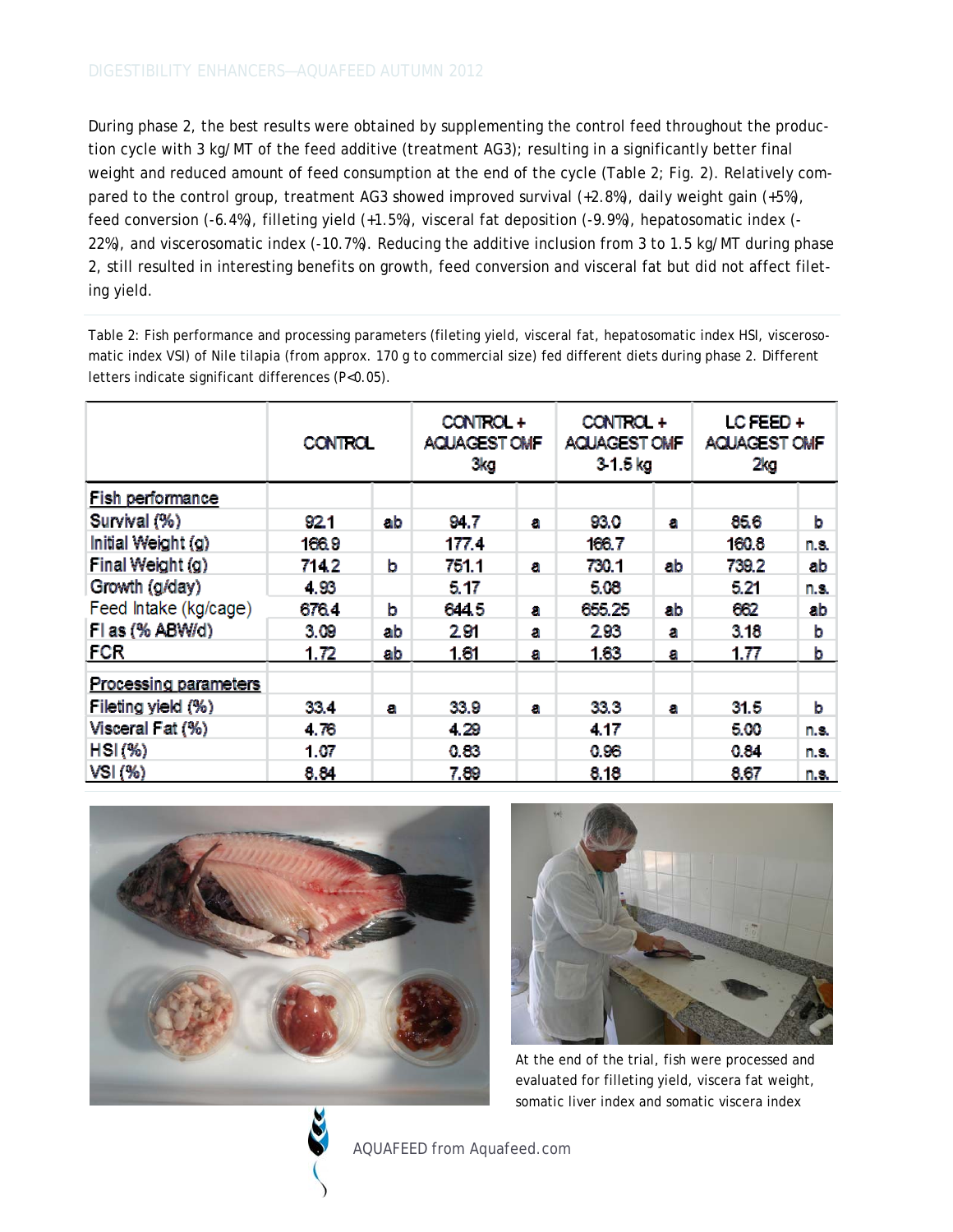Fig. 2: Survival, daily weight gain, and feed conversion of Nile tilapia during phase 2 (from approx. 170 g to commercial size) fed different diets (see text for explanation of the treatments). Different letters indicate significant differences (P<0.05) and deviations from control are shown as percentages in red.



The low cost feed performed significantly worse compared to the control feed in most parameters, particularly in terms of survival, feed conversion and fileting yield. The addition of 2 kg/MT of the feed additive was only capable of improving growth but the nutritional impact of reducing the protein digestibility and amino acid balance in this feed heavily affected the overall performance, particularly FCR and survival. The trials results showed that tilapia are highly sensitive to reducing the quality of the dietary protein in the feed. The digestibility enhancer was not capable of rectifying the effect of inferior nutritional specifications, which finally resulted in a less cost-efficient feed for the producer.

Considering the cost efficiency of the different feeds, the optimal additive treatment (3 kg/MT throughout the production cycle) improved farm revenues with 17% compared to the unsupplemented control

# **Practical Developments in Aquafeeds**

 *- feed advances to boost profitability -* 

An Aquafeed.com workshop at Aquaculture 2013 (Nashville, TN, USA, February 2013)

## Call for Papers & Sponsors

**For the first time in the Americas, Aquafeed.com is proud to announce a workshop for industry, to take place during the World Aquaculture Society event, Aquaculture 2013.** 

**This new conference will be dedicated to feed developments with practical application to the commercial sector. It will be offered free to Aquaculture 2013 attendees.** 

**We are now inviting expressions of interest from qualified speakers. Please contact [info@feedconferences.com b](mailto:info@feedconferences.com)y October 20, with a brief outline of your proposed topic.** 

**Please contact us without delay for information about Sponsorship opportunities at this exciting new event[: info@feedconferences.com](mailto:info@feedconferences.com)** 



AQUAFEED from Aquafeed.com